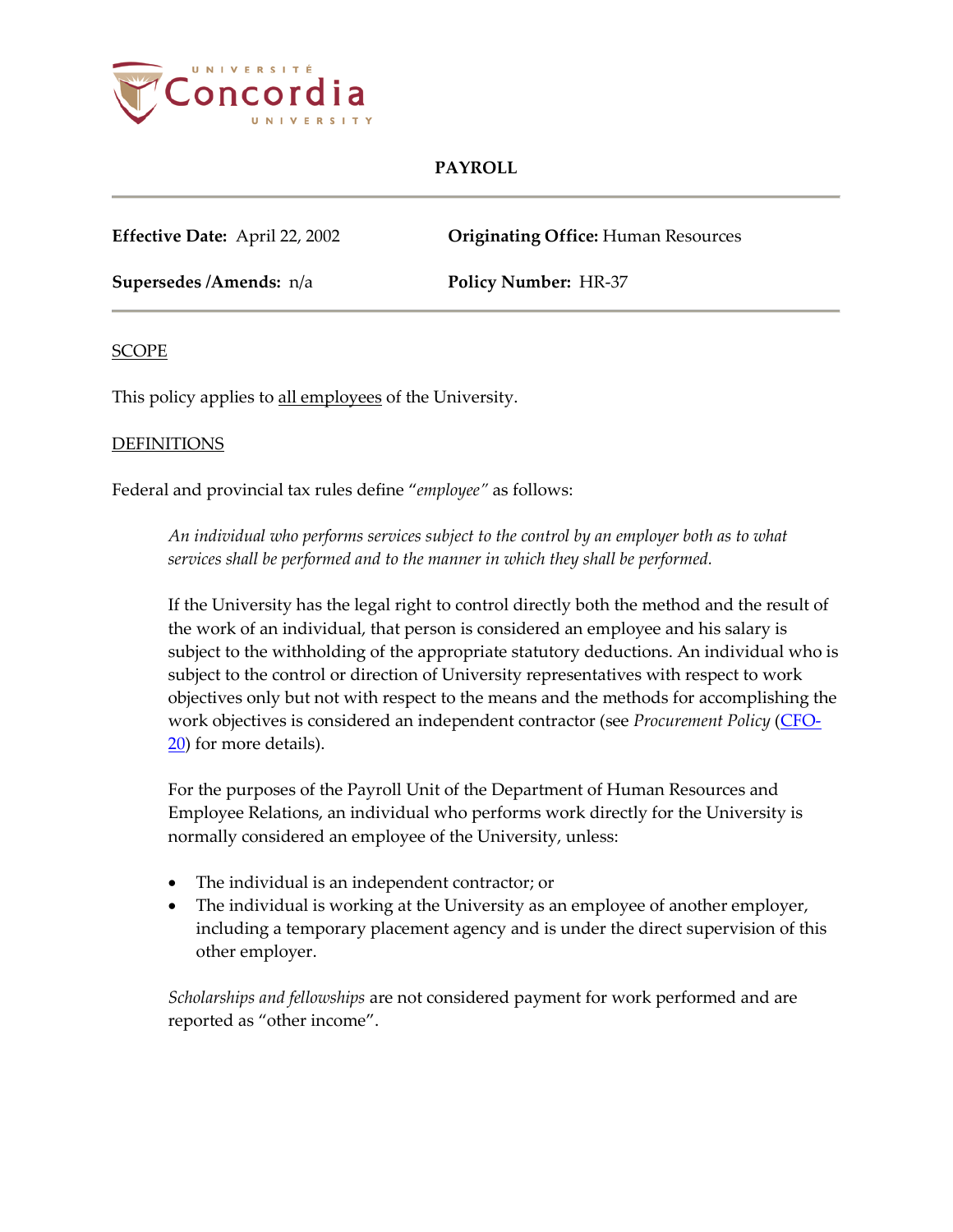

## Page **2** of **5**

*Research and Teaching Assistantships* are considered employment income and are therefore subject to income tax deductions (see policy *Employment of Research Personnel Hired by Grant Recipients (*[HR-5\)](http://www.concordia.ca/vpirsg/documents/policies/HR-5.pdf))*.*

*Non-Residents of Canada* employed by the University on a regular and continuous basis, are taxed as Canadian citizens would be. One-time payments to Non-Residents guest lecturers are not considered employment income but are taxed at the Non-Residents tax rates (9% federal deduction and 15% provincial deduction as of April 2002).

## POLICY

### Work Eligibility

- 1. Employees must provide the Payroll Unit with:
	- a. a social insurance number or with evidence that they have applied for a social insurance number; or
	- b. evidence of Canadian citizenship, landed immigrant status or other evidence of eligibility to be employed at the University such as a student visa.

### Tax Requirements

- 2. New employees must complete both the federal Personal Tax Credit Return form and the provincial Source Deductions Return form in order to determine statutory taxes which must be deducted from their pay. If these tax forms are not completed, the Payroll Unit will deduct taxes from an employee's pay under the "Basic" tax status.
- 3. Employees may request to have the taxes withheld by the University reduced due to additional exemptions not included on the federal and the provincial tax credit forms. Such requests must be made directly by employees to the government taxation offices. Upon receipt of a letter of authorization from the governments, the Payroll Unit will make the necessary tax withholding adjustment.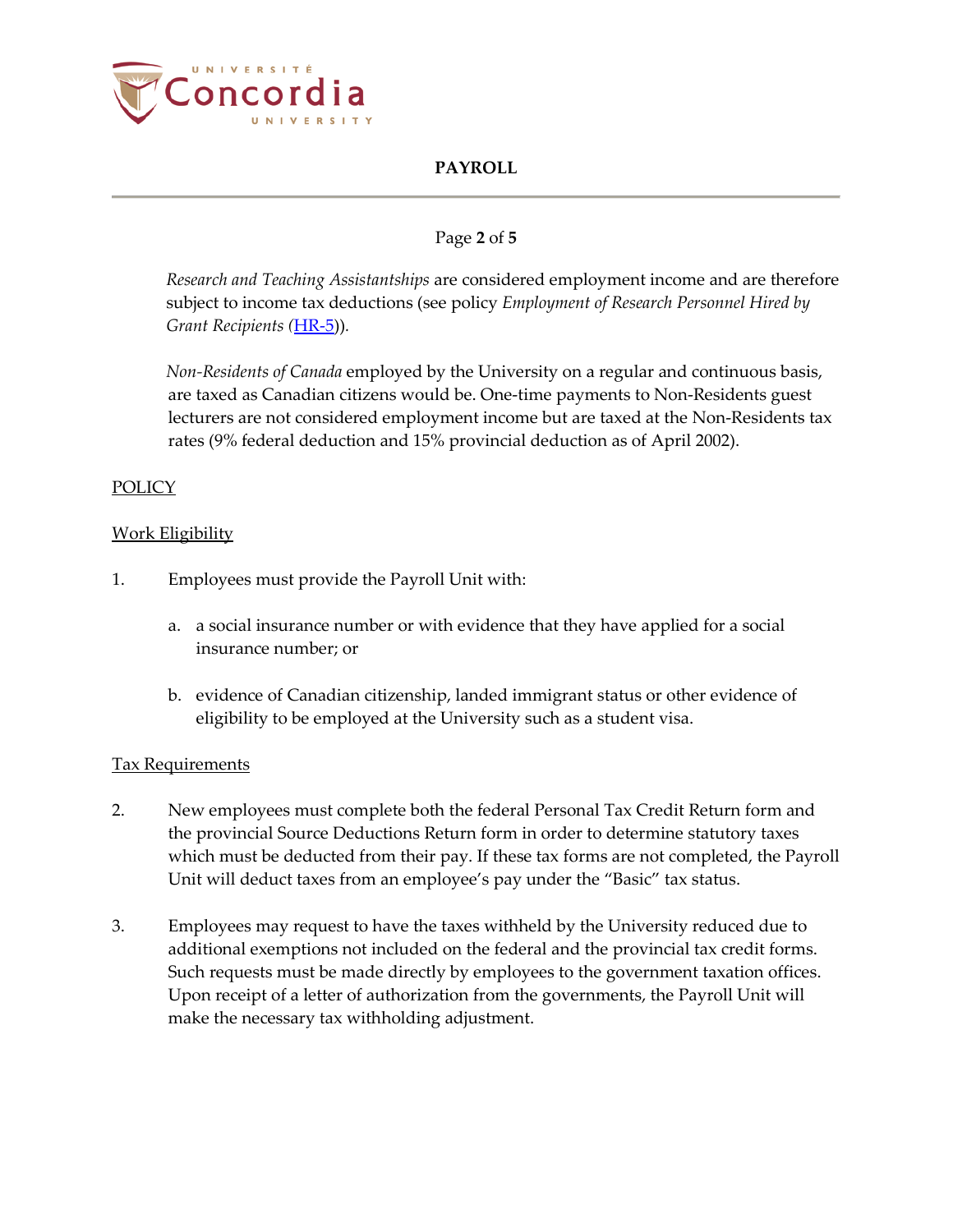

## Page **3** of **5**

### Tax and other Government-mandated Deductions

- 4. The University withholds federal and provincial income tax, employment insurance premiums and Quebec Pension Plan contributions as well as any additional government-mandated deductions from all employees' taxable earnings. Taxable earnings include regular pay, overtime pay, supplementary compensation and any additional and miscellaneous payments made for work performed at the University.
- 5. The Payroll Unit prepares Statements of Earnings and Income Withheld forms (T4 or T4A and Relevé 1) for each employee of the University. These statements are mailed by the end of February every year. Copies of these statements are also mailed to the federal and the provincial government taxation departments.
- 6. The categories of employment which define the method of remuneration (salary or hourly) are listed in policy *Introduction and Definitions* [\(HR-1\)](http://www.concordia.ca/vpirsg/documents/policies/HR-1.pdf)*.* Salaried employees are paid the prorated amount of their annual salary on a bi-weekly basis. Casual employees are paid for the actual hours worked as indicated on the timesheet submitted for the pay period.

### Other Payroll Deductions

- 7. Employees eligible for benefits provided under the University Benefits and Pension Plans pay the employee's share of the cost of these plans by authorizing payroll deductions, in writing.
- 8. Similarly, other voluntary payroll deductions (such as those for the University's Fundraising Campaigns, Centraide, Group RRSP, Canada Payroll Savings Plan and Strathcona Credit Union) must be authorized in writing by employees and sent to the Payroll Unit.
- 9. Salary seizure deductions are made in accordance to the provisions of policy *Seizure of Salary* [\(HR-30\)](http://www.concordia.ca/vpirsg/documents/policies/HR-30.pdf)*.*
- 10. All deductions are itemized on the pay cheque stub or on the Direct Deposit Pay Advice.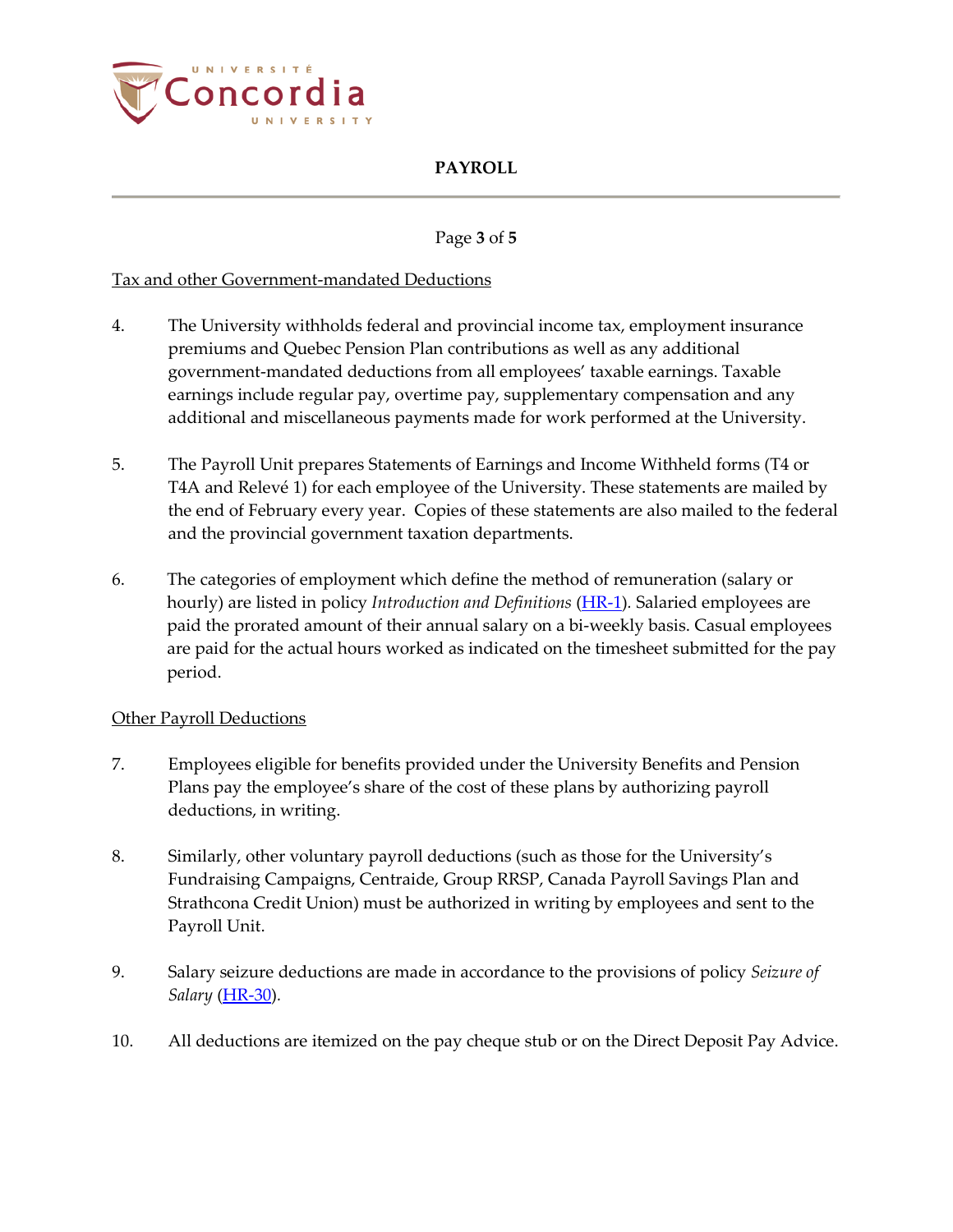

## Page **4** of **5**

## Payroll Calendar and Delivery

- 11. Employees are paid on a bi-weekly basis unless specified otherwise in their collective agreement or labour protocol.
- 12. Direct Deposit Pay Advices are mailed, internally, to the employee's Department while pay cheques are mailed to the home address of the employee on record in the employee's file. It is the responsibility of the employee to ensure that this information is updated as required.
- 13. When a pay cheque is lost or a direct deposit payment rejected by a bank, a replacement payment is issued within two weeks of notification.

### Salary Advances

- 14. An emergency advance should be a measure that corrects an administrative error of a representative of the University as an employer. It should be used to minimize the adverse effect of that error on the payment of wages to an employee when this payment would be otherwise delayed for more than two weeks.
- 15. When the need arises to issue a salary payment outside the scheduled payroll calendar, manual cheques can be provided within two working days provided proper authorization and supporting documentation has been provided to the Payroll Unit.
- 16. Salary advances other than emergency advances and vacation advances as provided for in a collective agreement or labour protocol are prohibited.

### **Overpayment Recovery**

- 17. When an overpayment of salary occurs, the Payroll Unit is responsible for contacting the employee and making arrangements to recover the amount of the overpayment.
- 18. The overpayment will be reimbursed either by personal cheque or directly deducted from the employee's pay, based upon the following formula: